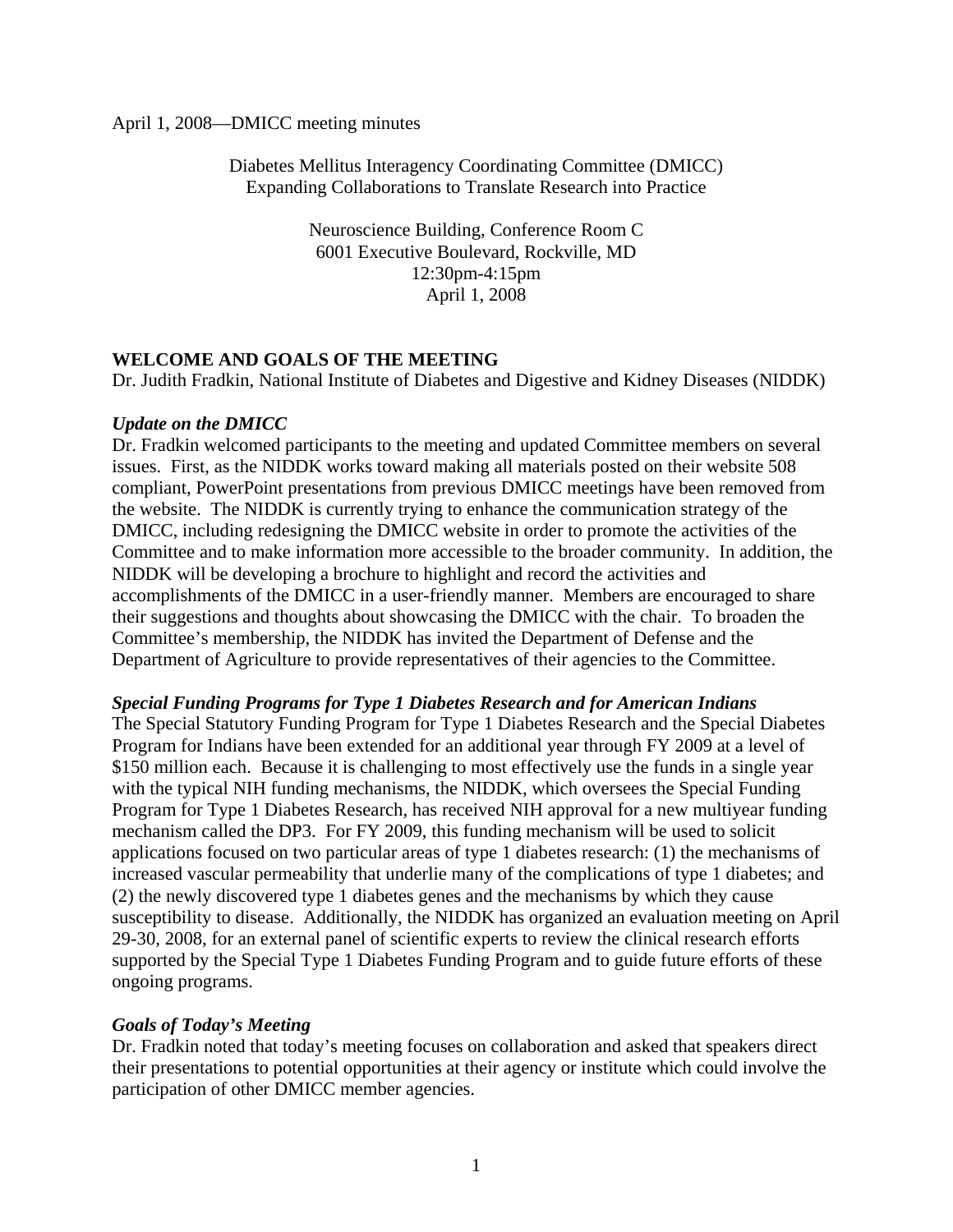## **SPECIAL DIABETES PROGRAM FOR AMERICAN INDIANS: MAXIMIZE OPPORTUNITIES TO IMPROVE DIABETES CARE AND PREVENTION**

Dr. Kelly Acton, Indian Health Service

Dr. Acton presented the Canadian Institutes of Health Research's (CIHR) Office of Knowledge Translation (KT) program as a model for translating scientific discoveries into public health, and highlighted ways for DMICC members to participate in the process. In the CIHR KT system, end users are encouraged to "take ownership" of scientific research, adapting the knowledge for local use. (Information on CIHR terms and definitions can be found at the CIHR Knowledge Translation website: http://www.cihr-irsc.gc.ca/e/29418.html)

In applying the CIHR experience, the IHS effort recognizes the significant respects in which the Indian community differs from other groups and where it does not. Such characteristics help to determine when a scientific finding requires cultural adaptation. The IHS collaborates with the scientists whose findings are adapted to craft prevention and intervention tools. The IHS has also recently partnered with the Institute for Healthcare Improvement to learn how to improve the system of care for their patients.

Based on the CIHR model, Dr. Acton suggested that agencies or institutes that translate the knowledge into practice (like the IHS) could collaborate with research agencies in shaping the research questions, deciding on the methodology, developing tools, collecting data and designing the research studies. Such collaborations may be of benefit when the need arises to apply and disseminate study results. She went on to suggest that every relevant randomized controlled trial be designed with a view to end-of-study translation activities. Federal agencies that have relevant research findings or an interest in translating materials for the Indian community should contact the IHS to put this principle into practice.

Dr. Fradkin noted that the first NIDDK-supported Research Demonstration and Dissemination Projects for Diabetes Prevention and Control (R18 grants) are now being completed. These projects focus on translating the results of the Diabetes Prevention Program and other diabetes clinical trials to real world settings. She suggested that the success of these projects should be evaluated in terms of dissemination and uptake by potential end users. These projects also provide an opportunity for collaboration--agencies such as the IHS and VA could be involved in generating feedback and be made aware of these studies. Dr. Acton indicated that conferring with the researchers themselves is extremely helpful in the translation process and Dr. Albright pointed out that these conversations can also be beneficial in identifying opportunities for future research.

Dr. Ashley noted that HHS is planning a summit regarding diabetes and Pacific Island tribes; IHS, NIDDK, and HRSA are all involved in the planning.

## **COMMUNITY PARTNERSHIPS FOR EVIDENCE-BASED SOLUTIONS**

## *Dr. Ann Albright, Centers for Disease Control and Prevention*

Dr. Albright noted that the CDC has worked with IHS, HRSA and NIH on studies and to disseminate information to the public. She also discussed the Diabetes Primary Prevention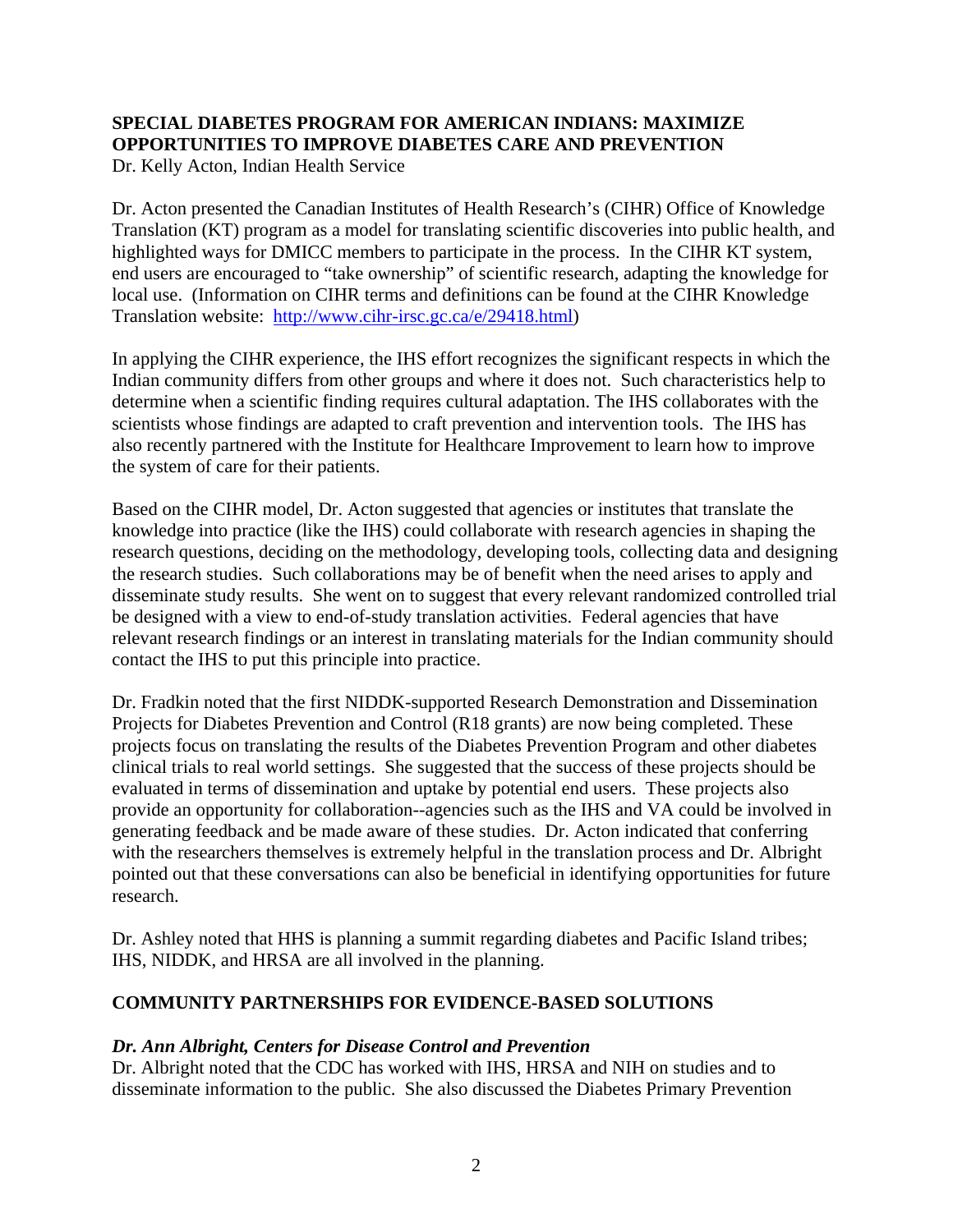Initiative (DPPI), a partnership between the CDC, the National Association of Chronic Disease Directors, AHRQ, and state diabetes programs in five states to follow up on the results of the Diabetes Prevention Program. The DPPI focuses on surveillance, system dynamic modeling, and interventions and will help to determine where the CDC can collaborate with states on primary prevention. Dr. Albright encouraged DMICC members to highlight opportunities for partnerships, if they have people stationed at the state level. She also stated that there are opportunities for DMICC members to collaborate with CDC on the development of the next phase of CDC's primary prevention work (both research and public health programming). She noted that a primary prevention meeting summit is being planned with colleagues at Indiana University; Dr. Albright encouraged DMICC members interested in the meeting or in having a role in the planning to contact her.

## *Dr. Barbara Bartman, Agency for Healthcare Research and Quality*

Dr. Bartman outlined several ongoing AHRQ-led partnerships with opportunities for further collaboration. These included: the National Healthcare Quality and Disparities Report (NHQR), which is the product of collaboration among agencies across DHHS; the Improving Hispanic Elders Health program, a translational project that partners five HHS agencies (Agency on Aging, AHRQ, CDC, CMS and HRSA) to assist local communities in developing coordinated strategies for improving the health and well-being of elderly Hispanics; the John M. Eisenberg Clinical Decisions and Communications Science Center at Oregon Health & Science University, which is developing tools to help people make decisions about health care and translating research information; and the Medicaid Care Management Learning Network, which provides opportunities for collaboration with HRSA, CDC and CMS.

## *Dr. Sheila Roman, Centers for Medicare and Medicaid Services*

Dr. Roman described the CMS demonstration projects as particularly suited for collaboration with other agencies represented on the DMICC. Dr. Roman indicated that the CMS Office of Research Development and Information (ORDI) would be open to collaboration in the design and development of these demonstration projects. She encouraged DMICC members to visit the ORDI website (http://www.cms.hhs.gov/ResearchGenInfo/) for information on specific demonstration projects in order to facilitate collaboration. In addition, CMS is a repository for a large amount of administrative data which can be used by DMICC member agencies to identify areas and communities in need of knowledge translation. Dr. Roman reviewed several past CMS collaborations with other DMICC member agencies, including AHRQ, CDC, VA, and NHLBI.

Dr. Roman discussed CMS reports, which could also be opportunities for collaborations between CMS and DMICC member agencies. These include value-based purchasing programs, the Physician Quality Reporting Initiative, the Hospital Acquired Conditions project, and the Quality Improvement Organization Program (QIO). There are many possibilities for QIO collaborations concerning diabetes self-management training as an intervention, design and community partnerships, and data evaluation.

## *Dr. Tanya Pagan Raggio Ashley, Health Resources and Services Administration*

Dr. Ashley provided several examples of collaborations between HRSA and other DMICC member agencies. For example, HRSA collaborates in the sharing of educational materials with NIDDK, CDC, CMS, AHRQ, and IHS; and in the translation of research into practice with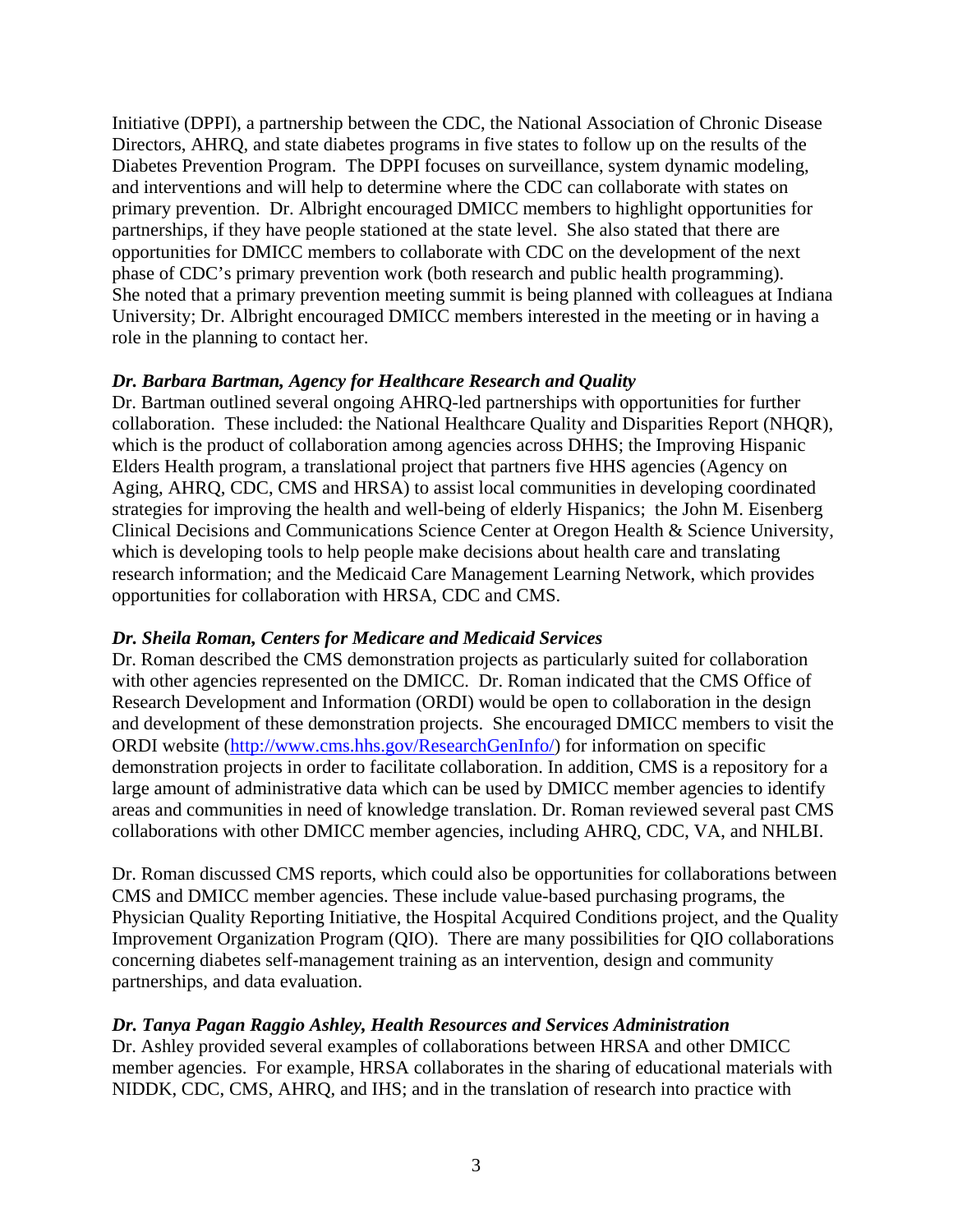NIDDK and AHRQ. The Hispanic Elderly project is a collaboration between HRSA, AHRQ, CMS and CDC. HRSA also collaborates with other DMICC member agencies on the U.S. Preventative Task Force (AHRQ), National Health Service Corps and tribal consultation (IHS), the State Diabetes Programs (CDC), and Medicare/Medicaid funding (CMS).

Dr. Ashley highlighted several areas for future collaborations between HRSA and other DMICC member agencies, including prevention intervention efforts focusing on overweight and obese patients, on earlier identification and treatment of diabetes to prevent complications, and on severely underserved populations with high prevalence of diabetes and complications (e.g., Pacific Islanders). There are also opportunities to collaborate on innovative practices with the health centers and through the Center for Quality which will be gathering more agency-wide information on diabetes outcomes via HbA1C.

#### *Discussion*

Dr. Fradkin inquired about the best way to make use of existing databases to structure community-based research and to assess and test intervention campaigns. Dr. Albright responded that it is difficult to assess small populations by using larger population based data sets. It is necessary, then, to look at data specific to particular interventions and to improve smaller data sets for the larger population based work. Therefore, it might be advantageous to look at the communities in which agencies already have programs when planning and developing new initiatives.

Dr. Albright expressed hope that the DMICC could be a forum for discussing where in the evolution in the development of projects would be the best time to vet collaborations with other DMICC member agencies. Could agencies come in with new ideas versus asking other DMICC member agencies to join projects that are already fully developed? In other words, it may be beneficial for DMICC members to have discussions during the idea-generating stage of a project, rather than when projects are fully developed. This approach could help to promote and maximize interagency coordination. Dr. Fradkin noted that this approach could be useful for CMS demonstration projects related to diabetes, with DMICC member agencies working with CMS in the initial design of these projects. Dr. Roman responded that there is the opportunity to provide input for CMS demonstration projects and in the evaluation process. She encouraged DMICC member agencies to monitor CMS statues related to their areas of interest.

Dr. Parks (FDA) inquired about a role for the FDA in generating a database of patient populations from drug trials. Dr. Acton replied that there would be interest from IHS and that the Tribal Leaders Diabetes Committee could discuss this possibility.

Finally, Dr. Bartman noted that AHRQ and FDA fund the Centers for Education and Research on Therapeutics (CERTs) which includes the HMO Research Network, whose goal is to develop a distributive network using registries as well as electronic medical records. She pointed out that there is potential to obtain a significant sample size to do case control studies that are condition specific from this database. Dr. Fradkin remarked that as HMOs lead the way with electronic medical records, the records could potentially be useful for answering questions about long-term outcomes with regard to pharmaceuticals that are not addressed in clinical trials.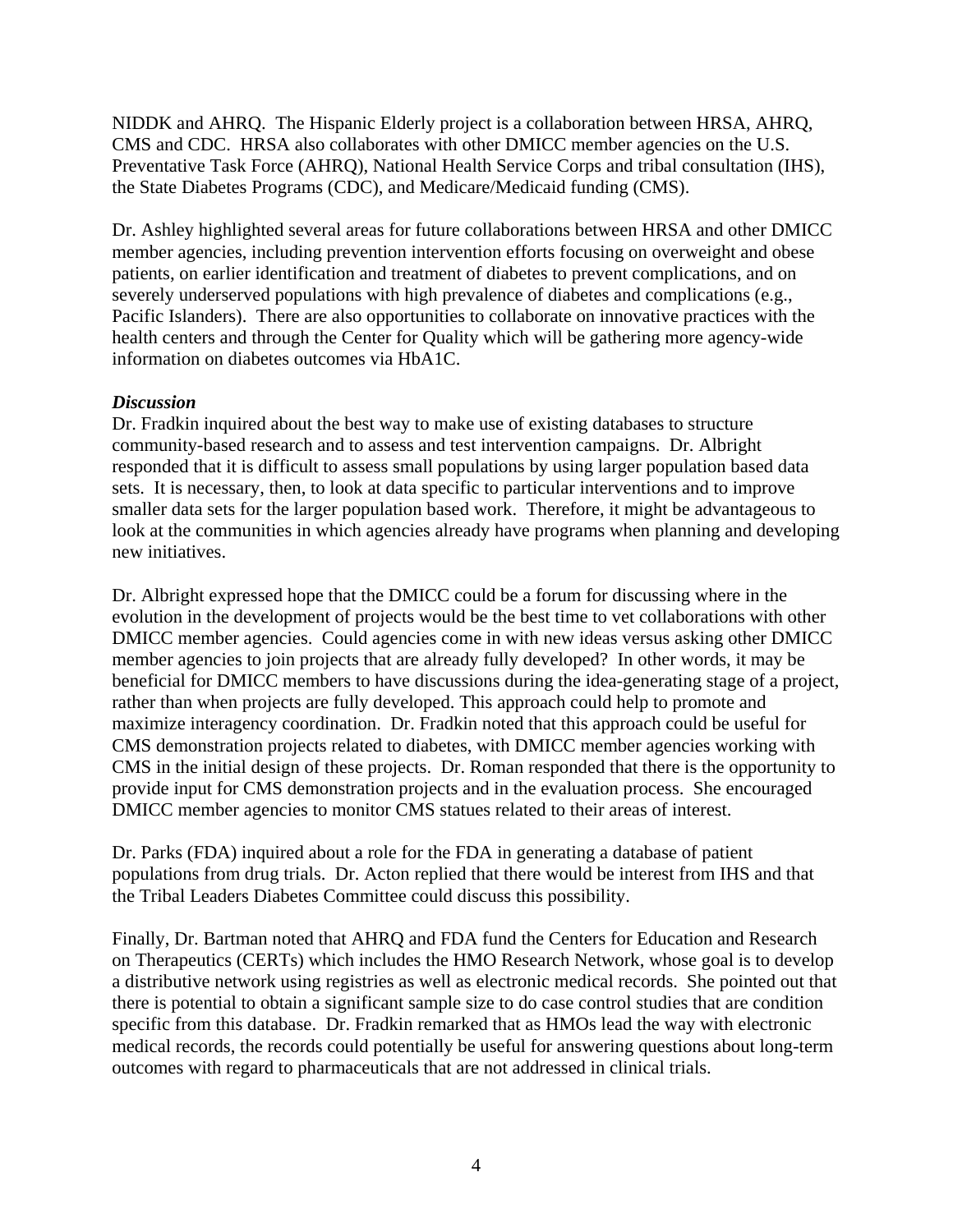# **Opportunities for Inter-Agency Collaborations with CMS on Diabetes Data Analysis**

Dr. Sheila Roman, Centers for Medicare and Medicaid Services

Dr. Roman indicated that there are opportunities for collaborations with CMS on diabetes data analysis and discussed three databases that may be of interest to DMICC member agencies: (1) the Chronic Condition Data Warehouse (http://www.ccwdata.org); (2) the Medicare Current Beneficiary Survey (http://www.cms.hhs.gov/MCBS/); and (3) the Medicare Quality Monitoring System (http://www.cms.hhs.gov/QualityInitiativesGenInfo/15\_MQMS.asp).

Dr. Fradkin expressed an interest in presenting information about these databases to the scientific community. She suggested that it may be useful to organize a joint workshop or DMICCsponsored meeting to make the academic community (e.g., epidemiologists) aware of these CMS databases in addition to CDC databases and NIH repositories. Dr. Roman indicated that the availability of the databases will be announced at the upcoming annual meeting of AcademyHealth (www.academyhealth.org/arm/index.htm), which brings together health services researchers and providers. She will pass Dr. Fradkin's suggestions on to the CMS Office of Research Development and Information.

## **The Hispanic Community Health Study**

Dr. Larissa Avilés-Santa, National Heart, Lung, and Blood Institute

Dr. Avilés-Santa discussed The Hispanic Community Health Study / Study of Latinos (HCHS/SOL; http://www.cscc.unc.edu/hchs/), a multi-center epidemiologic study in Hispanic/Latino populations in the U.S. to identify the prevalence of and risk factors for cardiovascular disease and other conditions and to determine the role of ethnicity and culture in health and disease. The HCHS is relevant to DMICC member agencies because it is: (1) collecting basic information about diabetes and its complications; (2) collecting information on utilization of health resources and their availability; and (3) addressing the need for materials to be culturally translated and appropriate. Dr. Avilés-Santa encouraged DMICC member agencies to use this study as an opportunity to develop and test instruments for research and health services relevant to Hispanic/Latino cultures.

## **Discussion and Review of Potential Collaborations**

Dr. Judith Fradkin, National Institute of Diabetes and Digestive and Kidney Diseases

Dr. Fradkin noted that the DMICC is transitioning toward being a more collaborative organization where members are able to hear about projects in their early stages so that interested member agencies can get involved. The members discussed how to: collaborate more effectively, best use the in-person meeting times, decide upon meeting topics, and balance the different missions and interests of the participating agencies.

The members also discussed ways in which the DMICC can be more proactive in describing their mission and successes to the public. Members agreed that a document illustrating the achievements of the DMICC and how the different agencies complement each others' efforts would be beneficial. Toward that end, Dr. Mary Hanlon and Dr. Julie Wallace of the NIDDK